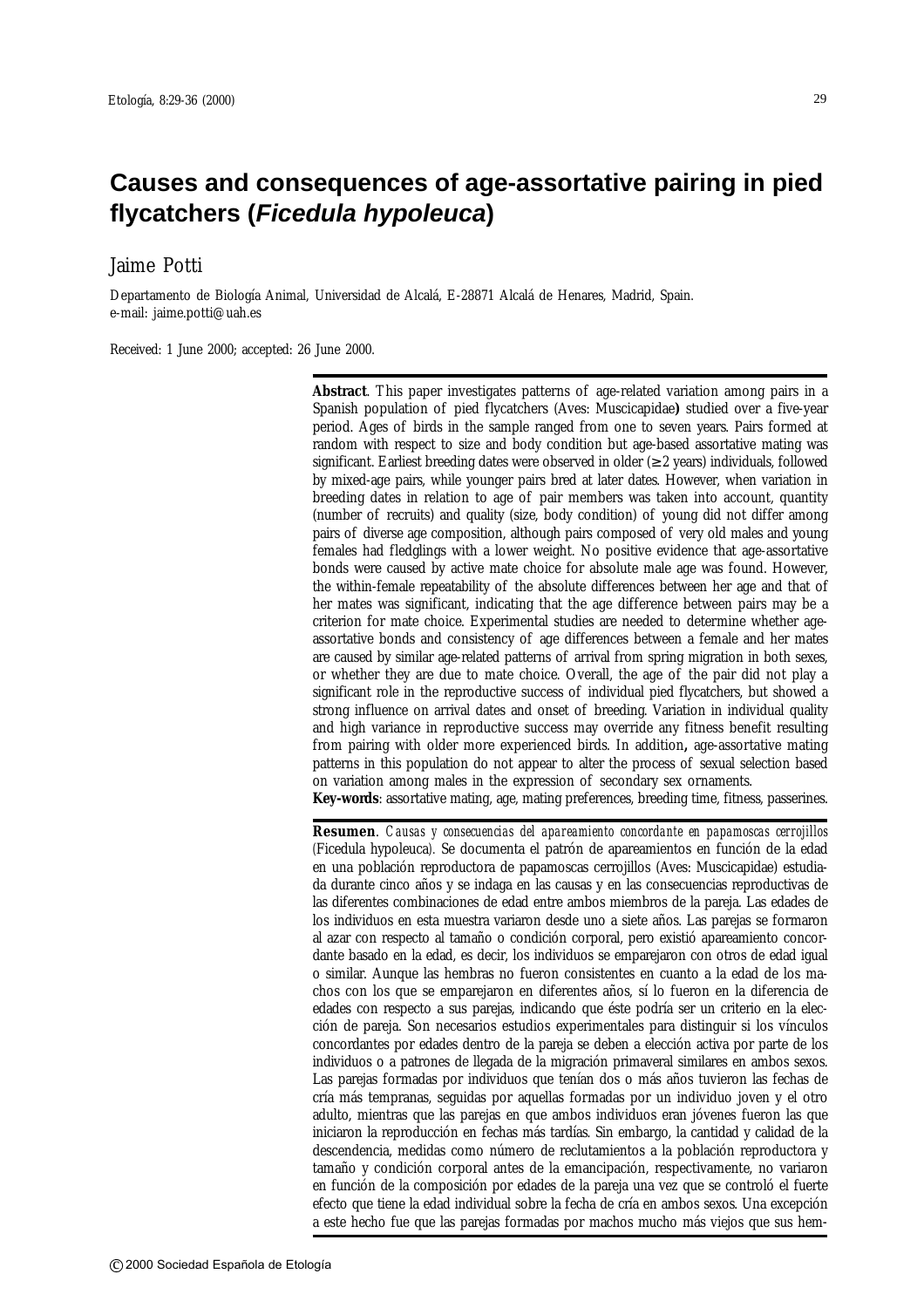bras tuvieron nidadas de un menor peso antes de la emancipación. La edad del otro miembro de la pareja no fue en general importante, por tanto, para el éxito reproductivo de los papamoscas cerrojillos que, sin embargo, muestran una fuerte variación individual en dicho éxito con su propia edad. En la población estudiada, la variación independiente de la edad en la calidad individual y una alta varianza en el éxito reproductivo parecen compensar cualquier beneficio en eficacia biológica derivado del apareamiento con individuos adultos y experimentados. Tampoco se observa que el apareamiento concordante según edades pueda ser capaz de influir en las estimas de selección sexual basada en sendos ornamentos del plumaje masculino en esta especie.

#### **Introduction**

Much evidence has accumulated in recent years on the existence of mating preferences in many bird species (Andersson, 1994; Gibson & Langen, 1996). In European flycatchers of the genus *Ficedula* these preferences take the form of females favouring better territories (e.g. Alatalo et al., 1986; Slagsvold, 1986) and/ or greater size and quality of expression of secondary male sexual traits (Røskaft & Järvi, 1983; Potti & Montalvo, 1991a; Sætre et al., 1994, 1995; Dale & Slagsvold, 1996; Sheldon et al., 1997). Ultimately, mating preferences may direct and constrain the rate of evolution of preferred traits (Andersson, 1994; Møller, 1994a). Furthermore, both these types of preferences may be based on, as well as constrained by, several factors, such as sensory biases (Ryan, 1997), search costs for prospecting females (Alatalo et al., 1988; Slagsvold et al., 1988), sexual imprinting (ten Cate & Bateson, 1988), or partner's age. Mate preferences apparently based on age are known in some birds species, originating positive age-assortative mating, i.e. birds of about the same age are more likely to become paired. Age-assortative mating may be a by-product of sizeassortative pairing, having its basis, for example, on spatially widespread environmental effects on structural size across cohorts (e.g. Cooke et al., 1995), or may be due to cohort-independent preferences of birds of one sex for partners of a particular age (Cezilly et al., 1997). Assortative mating on the basis of age or experience has thus been mostly reported in long-lived birds and may be adaptive under some circumstances, e.g. due to increased reproductive success with age (Bradley et al., 1995). Among relatively short-lived passerines assortative mating on the basis of age has been documented more rarely (Berndt & Sternberg, 1971; Hund & Prinzinger, 1985) although it is probably widespread (Martin, 1985). In addition, as agedependence also commonly occurs across a number of passerine life history stages (laying date, clutch size, hatching success, number of fledglings raised; Sæther, 1990; Martin, 1995), age-assortative pair bonds may also have consequences for reproductive success of individuals in relatively short-lived, passerine species.

In this paper, age-related patterns of assortative mating in a Spanish population of pied flycatchers *Ficedula hypoleuca* studied for five years are documented. In a previous study, Harvey et al. (1984) reported that

egg-laying occurred earlier in pairs of pied flycatchers in which the male and female had bred previously than in pairs in which one or both parents were breeding for the first time. Timing of breeding has a large influence on the reproductive success of this species (Lundberg & Alatalo, 1992). Therefore, whether or not the observed age-related variation in pair bonds has a bearing on reproductive success, i.e. whether breeding time is taken into account, pairs of different age composition differ as to the quantity (number of recruited young) and quality (size, condition) of the offspring they raise is also examined. Finally, whether age-assortative bonds in the pied flycatcher, a model used in many studies of variation in secondary sex ornaments and sexual selection (Lundberg & Alatalo, 1992; Andersson, 1994; Dale et al., 1999), may bias the patterns observed as to mating preferences based on male secondary sex traits in this population (Potti & Montalvo, 1991a,b; Potti & Merino, 1996) is also addressed.

## **Material and Methods**

A population of pied flycatchers breeding in nestboxes in an oak forest in La Hiruela, central Spain was studied from 1987 to 1992, with data on bird age being known from earlier studies started in 1984 (Potti, 1999a). Few data on male age were taken in 1990 due to a heavy episode of nest predation by weasels (*Mustela nivalis*) and this year was excluded from analyses. The birds were caught inside their nest boxes during incubation (females) or while feeding nestlings (males). Upon capture, all birds were aged as either yearling or older (Karlsson et al., 1986; Potti & Montalvo, 1991a), measured for wing and tarsus lengths and weighed (Potti, 1999a). A condition index was calculated for each bird as the residual of the regression of weight on tarsus length. Immigrant birds aged as older at first capture were assigned a minimum age of two years on the basis of evidence on age at first breeding of marked nestlings (Potti & Montalvo, 1991b). The data set thus consisted of birds aged 1-7 years (table 1), many of which figure repeatedly in the calculations. A few rematings between birds that were paired in former years (Montalvo & Potti, 1992) were discarded. For most purposes, to comply with statistical assumptions and increase sample sizes for the older classes, birds aged 4 years or older were grouped together (see table 1). Additionally, for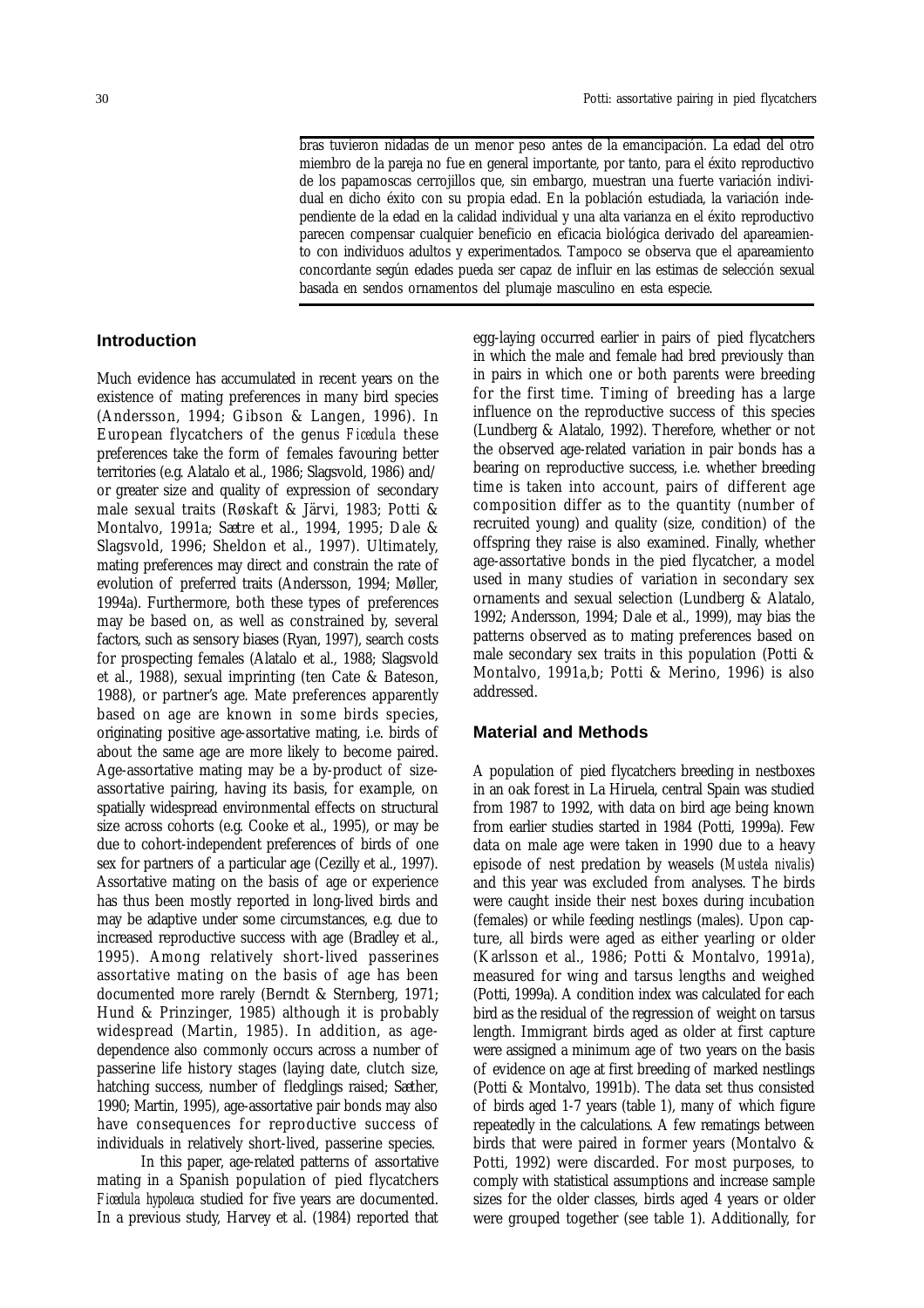

**Figure 1.-** Mean age (±S.E., in years) of individuals in relation to the age of their pair mates. Numbers are sample sizes.

comparisons with earlier work on pied flycatchers (Harvey et al., 1984), birds were labelled as "young" when they were in their first calendar year while those labelled "older" were birds in their 2nd to 7th year. The laying date of a particular nest was defined as the day the first egg in the clutch was laid. Laying dates and numbers of recruits varied across years and were standardized by using the deviations of individual values from median annual values (laying date). The number of recruits was not normally distributed and transformations did not improve fits to normal distributions. New recruits were therefore classified into three classes  $(0, 1 \text{ or } > 1 \text{ recruited young})$  and variation with their parents' ages was analyzed with log-linear analyses of frequencies. A low degree of polygyny (4%)was present in this population, with the offspring of secondary females suffering reduced growth and high mortality (Potti & Montalvo, 1993). To eliminate this source of variation, only monogamous pairs were considered.

The fledglings were ringed and measured for tarsus length and weight when they were 13 days old. As for adults birds, within-year condition indices were calculated for each individual fledgling. Recruitment of fledglings was followed until 1995. Nest averages of tarsus length, weight and body condition were used in the analyses. The role of different combinations of ages within pairs (table 2) was investigated by means of twoway ANOVAs, or ANCOVAs , taking seasonal trends with laying date as a covariate into account. The main focus of these analyses was to see whether different age

**Table 1.** Age composition of the pied flycatcher population in 1987-1989 and 1991-1992. Figures show numbers of individuals in each age group, with the percentages of the total group in parentheses.

| age (years)      | males |         | females |         |
|------------------|-------|---------|---------|---------|
| 1                | 76    | (0.26)  | 96      | (0.33)  |
| $\boldsymbol{2}$ | 112   | (0.38)  | 106     | (0.36)  |
| 3                | 54    | (0.19)  | 48      | (0.16)  |
| 4                | 31    | (0.11)  | 30      | (0.10)  |
| 5                | 13    | (0.04)  | 9       | (0.03)  |
| 6                | 4     | (0.01)  | 3       | (0.01)  |
| 7                |       | (0.003) |         | (0.003) |

combinations within pairs had a bearing on reproductive performance, i.e. testing the interaction term female age\*male age, rather than main effects. To see whether the difference in ages (age difference hereafter) between pair members had any bearing on reproductive success and mate choice, male age was subtracted from female age within pairs.

Repeatability was used to analyze the consistency of female choice for male age and the age difference. To increase the power of analyses, an extended data set with repeated records of male age within individual females was used (see Potti, 1999a). Repeatability was estimated by making repeated (annual, in this case) measures of a sample of individuals and then calculating the ratio of the among-individual variance to the sum of both the among-individual and within-individual variances (the intraclass correlation coefficient, R; Zar, 1996). Components of variance were estimated by one-way ANOVA. A high repeatability indicated that variation within individuals was much smaller than among individuals. When measurements within individuals were very different, repeatability was low.

Sample sizes differ slightly among analyses because not all data could be taken for all individuals. Statistics (Zar, 1996) were two-tailed.

### **Results**

#### **Size and age composition of pied flycatcher pairs**

Pair mates did not resemble each other in tarsus length  $(r=0.03, N=282, p=0.59)$ , wing length  $(r=0.04, N=282)$ N=283, p= 0.51), weight (r=0.05, N=237, p=0.44) or body condition ( $r=0.02$ ,  $N=237$ ,  $p=0.71$ ). The same is true if instead of using female weight taken during the incubation stage (when females are heaviest; Lundberg & Alatalo, 1992) weights recorded while feeding nestlings were used (Potti and Merino, 1995a). Thus, there was no evidence for assortative mating on the basis of these measurements of body size and condition.

Partners raw ages were associated across the five study years (Kendall's tau, t=0.26, N=288 pairs,  $p$ <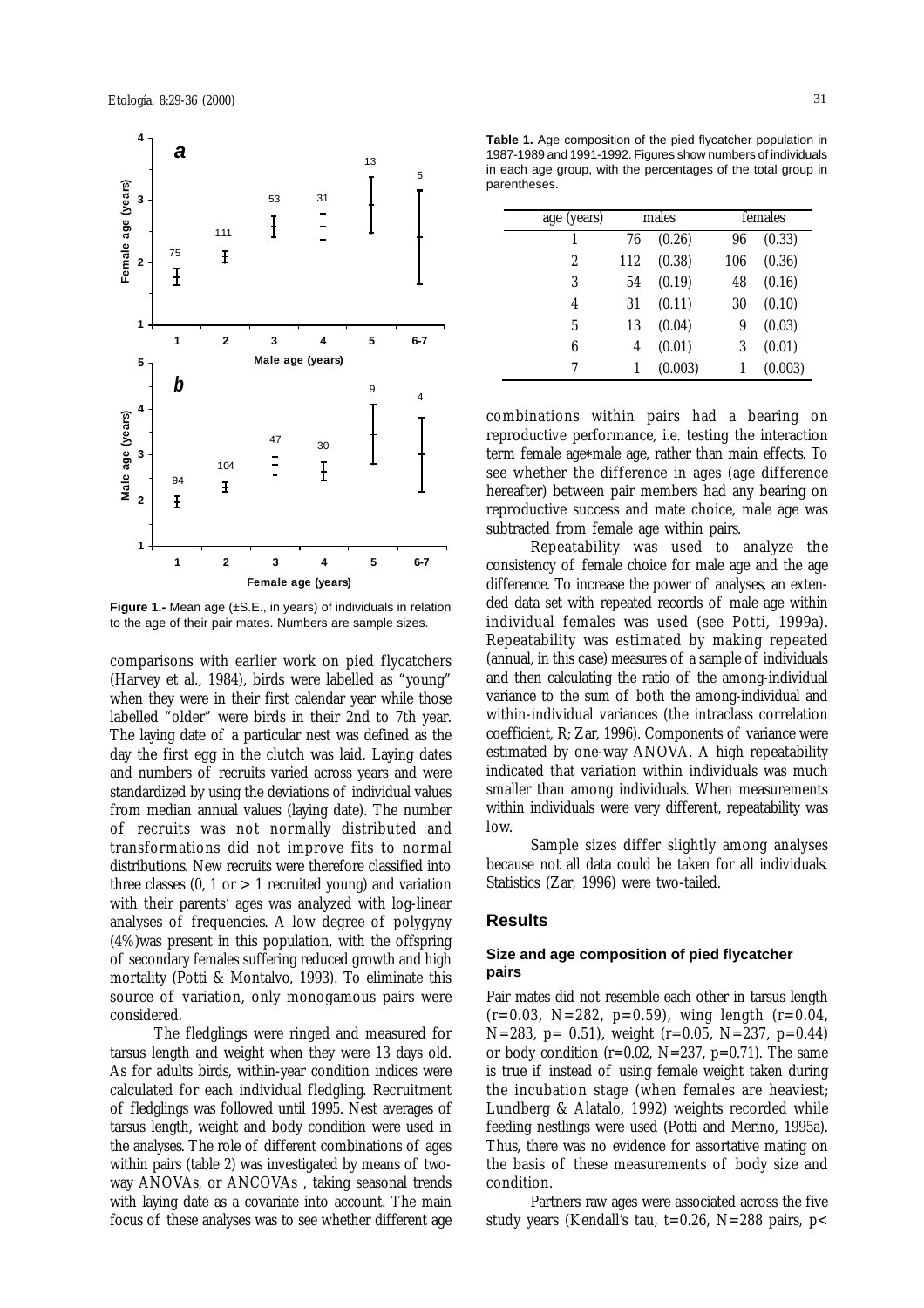

**Figure 2.-** Laying date (mean  $\pm$  S.E.) of pied flycatchers as a function of the age (younger *vs* adult) of both pair members. Figures below bars are numbers of pairs.

0.0001; table 2). The same was true separately for each year, although the trend was only significant, or marginally so, in 1989 ( $t=0.39$ ,  $p=0.0002$ ), 1991  $(t=0.27, p=0.01)$  and 1988  $(t=0.23, p=0.06; 1987)$  $t=0.19$ ,  $p=0.23$ ; 1992:  $t=0.09$ ,  $p=0.34$ ). The most frequent age combinations were pairs composed by yearlings and pairs formed by both individuals being in their second year. Later in life, birds in both sexes paired with birds of about the same age or younger so that very old birds tended to be paired with younger partners. This was more evident when illustrated across the entire range of actual ages (fig. 1). The age difference between pair members in this sample ranged from -5 to 5 years, with a mean  $(0.15, S.E. = 0.85$  years) that did not deviate significantly from 0 (one sample t-test,  $t=1.75$ , N=288, p= 0.08).

### **Fitness consequences of pair-age combinations**

Different pair-age combinations differed as to their onset of breeding (fig. 2). The earliest pairs were composed of older birds and the latest by the youngest age group in both sexes. For mixed-age pairs, the relative order of pair bond formation reflects the fact that some younger males settle from spring migration and pair before some older birds (Potti & Montalvo, 1991a).

Due to variations in breeding dates, differential success might accrue to pairs differing in age composition. However, when controlling for breeding date, the hypothesis that pairs differing in age composition should differ as to the quality or quantity of their offspring was rejected. Pairs with different age composition did not differ in any of the variables of growth of their young as scored at 13 days of age (table 3), after controlling for significant environmental (laying date, study year) and genetic (e.g. parents' tarsi; Alatalo & Lundberg, 1986) effects by means of ANCOVAs (all p>0.05 for the interaction term between male and female ages; table 3). The same conclusion was reached when individual ages were coded in two classes (yearling *vs* older; Harvey et al., 1984; all p>0.05). Neither did the categorised number

**Table 2.** Cross-tabulation of age (in years) in members of pied flycatcher pairs in 1987-1989 and 1991-1992. Figures show numbers of pairs in each age group.

|            | male age |    | 2  | Q  | ≥4 |
|------------|----------|----|----|----|----|
|            |          | 40 | 22 |    |    |
| female age | 2        | 33 | 50 | 14 | 14 |
|            | १        | 11 | 17 | 13 | 12 |
|            |          | 10 | 15 | 13 |    |

of recruits vary across the different combinations of parents' ages (G2 **=**23.85, d.f.=18, p**=**0.16). However, the mass of nestling pied flycatchers varied in relation to the age difference between their parent's ages ( $F_7$ ,  $_{278}=2.67$ ,  $p=0.01$ ). Tukey *a posteriori* test revealed that this result was exclusively due to the fact that pairs formed by males much older (3-5 years older) than their mates had lower weight broods. This was not the case for either the number of fledglings raised ( $F_{7, 287}=0.78$ ,  $p=0.61$ ) or the mean within-brood tarsus length (F<sub>7,</sub>  $_{280}=1.52$ , p=0.16). Neither did the categorised number of recruits  $(\chi_7^2=16.23, p=0.30)$  or the chance of recruiting at least one young  $(\chi_{7}^{2}=11.28, p=0.13)$  vary with the age difference between pair mates.

#### **Female age, male secondary sexual traits and male age**

Females differing in age did not vary as to their propensity to pair with males differing in mantle colour  $(F_{3, 285}=0.47, p=0.70)$  or the size of their pair's white forehead patch  $(F_{3, 284}=0.44, p=0.72)$ . Thus, there was no evidence of variation in mate preferences on the basis of male ornaments respect to female age. Male age itself was not consistent within individual females throughout their lifetime breeding attempts (repeatability of male age within females,  $R=0.02$ ;  $F_{149}$  $_{368}=1.06$ , p=0.35). However, the within-female repeatability of the absolute difference between her age and that of her mates was significant  $(R=0.20)$ ;  $F_{146,362}=1.63$ , p<0.001) indicating that females tend to be consistently younger, older or of about the same age as their (different) mates.

#### **Discussion**

While no evidence for assortative mating based on size or body condition was found in this study, pied flycatchers mated assortatively by age. The most frequent age combinations were pairs formed by birds in their second year and by yearlings, and the older the birds the higher was the probability of them becoming paired to younger birds. Was this a mere consequence of the scarcity of pairs of the same age as birds age, due to mortality?

Theoretically, this question could be answered by calculating expected mating frequencies between birds of different ages on the basis of age composition in the population (Berndt & Sternberg, 1971; Bradley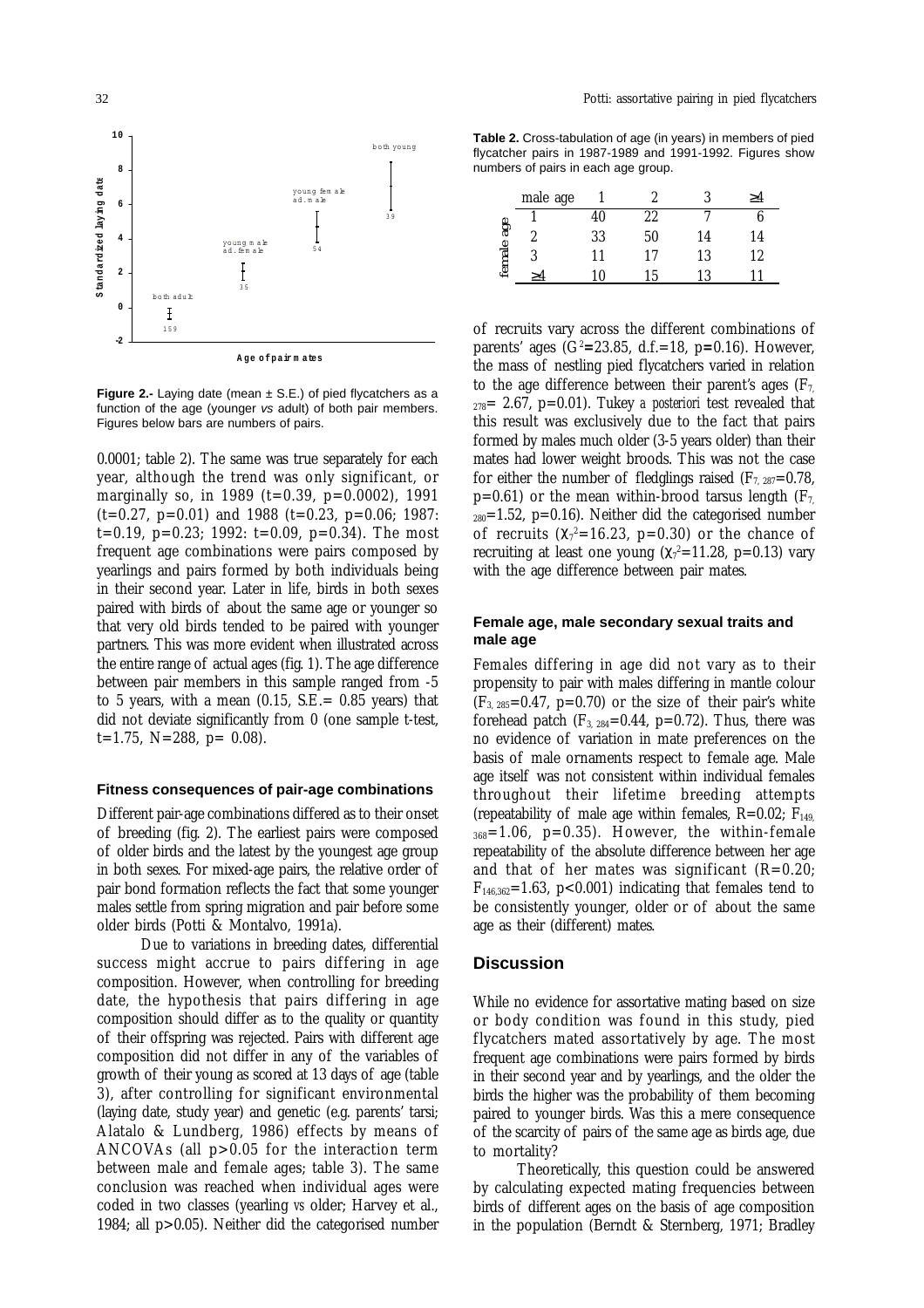**Table 3.** Results of ANCOVAs testing for the effect of male and female ages and their interaction on number of offspring and measurements of growth recorded just before fledging. The analyses took significant variation with breeding date into account in all variables by using laying date as a covariate. Analysis of tarsus length included the midparent value to take into account significant genetic effects. The F statistics, degrees of freedom and associated probabilities are shown.

| Variable                     | Effect      | F    | d.f.   | P     |
|------------------------------|-------------|------|--------|-------|
| Fledgling tarsus length (mm) | male age    | 2.30 | 3, 280 | 0.078 |
|                              | female age  | 3.63 | 3, 280 | 0.014 |
|                              | interaction | 1.54 | 9, 280 | 0.136 |
| Fledgling mass (g)           | male age    | 1.52 | 3, 286 | 0.209 |
|                              | female age  | 1.19 | 3, 286 | 0.314 |
|                              | interaction | 1.65 | 9, 286 | 0.118 |
| Brood size                   | male age    | 0.59 | 3, 287 | 0.623 |
|                              | female age  | 1.87 | 3, 287 | 0.315 |
|                              | interaction | 1.12 | 9, 287 | 0.346 |

et al., 1995). However, in a migrant species like the pied flycatcher a proper test of age-based mating preferences should take into account the availability of partners of a given age in a definite, finite "time window" spanning from settlement from migration and beginning of mate searching to mate choice. To do this, one should have data on the availability of different mates in the period between settlement and date of pairing (e.g. Møller, 1994b; Dale & Slagsvold, 1996). Such data are not available because female arrival dates are unknown and can only be approximated by pairing or laying dates which are not useful in this context. However, this may not be necessary since evidence suggests that absolute male age is not a focus of female choice. For example, male age itself was not consistent within individual females during their lifetime breeding attempts, indicating that females probably do not choose males on the basis of age. However, it may be that the absence of consistency in male age-based female choice is due to the fact that females age concurrently to them and may prefer mates of the same age or older, thus eliminating any repeatability of mate choice according to age.

From this viewpoint, the criterion for mate choice may be not a certain age but a certain age in relation to one's own age. The within-female repeatability of the absolute difference between a female's age and that of her mates was significant, even if low, indicating that the age difference between pair mates may be a criterion for mate choice. This intriguing result casts doubt on whether age-assortative bonds in the pied flycatcher are caused by active mate choice or due to similar age-related patterns of arrival from spring migration in both sexes (Potti, 1998; 1999b). The fact that most birds of a given age in both sexes arrive at similar times, with some overlap (Potti & Montalvo, 1991a), offers an opportunity for assortativeage pairing without any specifically selective activity during pairing, so that individuals simply take the next available partner (Bradley et al., 1995). In fact, ageassortative pairing was not significant in some years, for instance in 1988 when arrival dates were delayed

due to bad weather and a high overlap between sexes and ages occurred (Potti & Montalvo, 1991a). Similarly, the female consistency in the age difference between pair mates may also be due to a combination of significant consistency in female pairing and laying dates (Potti 1999b) and the age and sex-related patterns of arrival from spring migration (also see below). While data here reported cannot distinguish among alternative hypotheses, namely active choice or artefact due to other causes, these results suggest that taking into account age differences between pair mates in experimental tests of age-based mate choice (e.g. by means of choice tests in captivity; Slagsvold & Drevon, 1999) may be a promising research avenue.

Results herein do not lend support to the hypothesis of Sætre et al. (1994) who suggested that female pied flycatchers may benefit from choosing older (brighter) males over young, duller individuals because the former bring more food to the brood. If this were the case in the present population, pairs composed of experienced birds would be expected to have the highest quality broods, as expressed by their growth and condition, and produce more recruits. However, variation in age-mating patterns *per se* seemed to be neutral for the pair's reproductive fitness in our population, and the same was observed by Harvey et al. (1984) in a British population of pied flycatchers. This implies that, notwithstanding significant changes in reproductive performance with age in both sexes of the pied flycatcher (fig. 2; Lundberg & Alatalo, 1992; Sanz & Moreno, 2000), the annual reproductive success of individuals did not vary with their mate's age (see also Wheelwright & Schultz, 1994; Martin, 1995). Individuals in "mixed-age pairs" may be able to compensate for decreased performance of the other pair member due to lack of breeding experience, senescence (Pärt et al., 1992), or disease. Alternatively, pair members at any age may not be willing to compensate for a decreased parental effort by its pair and concomitant costs are paid by the offspring (e.g. Moreno et al., 1999). At any rate, the importance of an individual's own age in shaping patterns of variation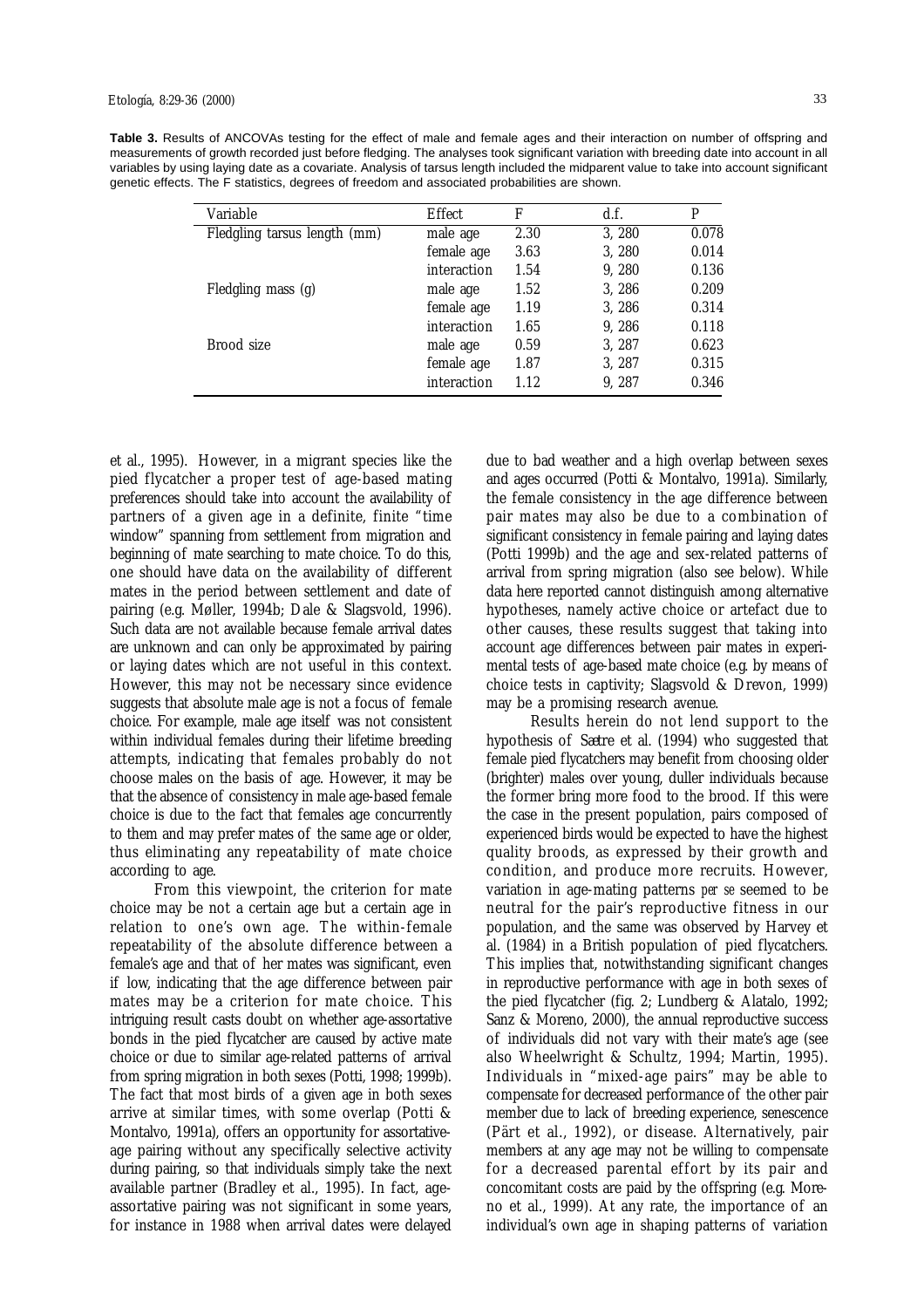in reproductive performance in birds, including the pied flycatcher (Lundberg & Alatalo, 1992) can hardly be overemphasized (Martin, 1995). For example, age of individuals is one of the more pervasive correlates of female fecundity (Newton, 1990; Sæther, 1990; Desrochers & Magrath, 1993). Age is also a major determinant of performance in other contexts. For instance, many migratory birds arrive at the breeding quarters earlier as they grow older, with yearling, inexperienced birds being the last to settle and breed (Francis & Cooke, 1986; Hill, 1989; Lozano et al., 1996; Potti, 1998). In many bird populations there exists a strong selective pressure for breeding early as late breeders reach near zero fitness (Svensson, 1997; but see Brown & Brown, 2000). In addition, this selection pressure applies to both sexes for different related and unrelated causes. The possibility of acquiring better nests and territories (Alatalo et al., 1986; Slagsvold, 1986), high quality mates, as expressed by their resistance to trypanosome infection (Potti & Merino, 1996, and unpublished work), and a higher chance to become polygynous (Potti & Montalvo, 1993) are further benefits of an early arrival for males. Early females, on the other hand, rarely suffer costs from their increased likelihood of becoming involved in polygynous matings, as primary females in this population (whatever their age), enjoy the same success as monogamous ones. However, in spite of all these presumptive advantages of ageing, results reported here suggest that the age of a mate is not a main factor in determining reproductive success, at least in this population. Age-independent variation in individual quality, which is widespread (Clutton-Brock, 1988; Newton, 1990), and high variance in reproductive success combined with a relatively short life span (Sætre et al., 1994), as well as eventual compensation of decreased parental effort by the mate (Wright & Cuthill, 1990a,b) may override any effect of joint variation in age composition among pairs concerning reproductive success of pied flycatchers. Decreased parental effort by males paired to females much younger than themselves may also explain why these females had fledglings of a lower weight, and this could play a significant role in fledgling survival (Lindén et al. 1992). Similar findings were reported by Pärt et al. ( 1992), who found that males paired to very old females apparently capitalised on their mate's increased parental

Unlike findings in northern, Scandinavian populations (Lundberg & Alatalo, 1992; Dale et al., 1999) and similar to the related Collared Flycatcher (*Ficedula albicollis*; Sheldon et al., 1997), female pied flycatchers in our southern population may base their mate choice on male territory (nest) quality and size of the male white forehead patch (Potti & Montalvo, 1991; Potti & Merino, 1996). Could age-assortative pairing mask estimates of sexual selection in the population studied? Age-assortative pairing, even if not based on active choice by individuals but due to similarity in

effort by reducing their own investment.

patterns of arrival from migration in both sexes, might restrain the opportunity for sexual selection depending on the pattern of age-dependence of expression of sexual ornaments used in mate choice (Andersson, 1994). Conversely, age-assortative mating may also reinforce sexual selection if the expression of sexual traits is in fact age-dependent and related to fitness, imposing selection pressures on younger or poorer quality individuals expressing the trait to a lower degree. In the studied population of pied flycatchers, the expression of male mantle colour is slightly agedependent, so that the mantle's plumage becomes blacker from the first to about the third year of life and then turns back to a browner colour type (Potti & Montalvo, 1991c; Potti & Merino, 1995b). However, females differing in age did not vary as to their propensity to pair with males differing in mantle colour. Neither did they differ as to the size of their pair's white forehead patch. The size of the male forehead patch remains rather constant throughout life, and shows no relationship with breeding date in the present population (J. Potti, unpubl. data), unlike the case in the related Collared Flycatcher *Ficedula albicollis* (Qvarnström, 1999). Interestingly, it has previously been shown that male and female pied flycatchers seem to pair assortatively with respect to the white patch on their forehead, which, in addition to all males, is also expressed in a fraction of older  $(\geq 2 \text{ years})$  females (Potti, 1993). Nevertheless, this relationship held irrespective of age in both sexes, and is thus independent of ageassortative pairing (Potti & Merino, 1996). As is the case for the white forehead patch, results herein also suggest that, if present, selection pressures on younger and older (i.e slightly browner) males to display a blacker plumage (Sætre et al., 1994) are not masked by age-assortative bonds in Spanish pied flycatchers.

**Acknowledgements.** Two anonymous referees made insightful comments that substantially modified my views and improved the submitted manuscript. My work with pied flycatchers has been supported since 1986 by funds from the Spanish Dirección General de Investigación Científica y Técnica, most recently by project DGICYT PB94-0070-C02-02. Thanks are also extended to Agencia de Medio Ambiente de la Comunidad de Madrid and Junta de Castilla-La Mancha for working permissions and valuable housing facilities. During writing the author was funded by project DGICYT PB97-1233-C02-01 (to Juan Moreno).

#### **References**

- Alatalo, R.V. & Lundberg, A., 1986. Heritability and selection on tarsus length in the pied flycatcher *Ficedula hypoleuca. Evolution*, 40:574-583.
- Alatalo, R.V., Lundberg, A. & Ståhlbrandt, K., 1986. Female pied flycatchers choose territory quality and not male characteristics. *Nature*, 323:152-153.
- Alatalo, R.V., Carlsson, A. & Lundberg, A., 1988. The search cost in mate choice of the pied flycatcher. *Anim. Behav*., 36:289-291.
- Andersson, M., 1994. *Sexual selection*. Princeton: Princeton University Press.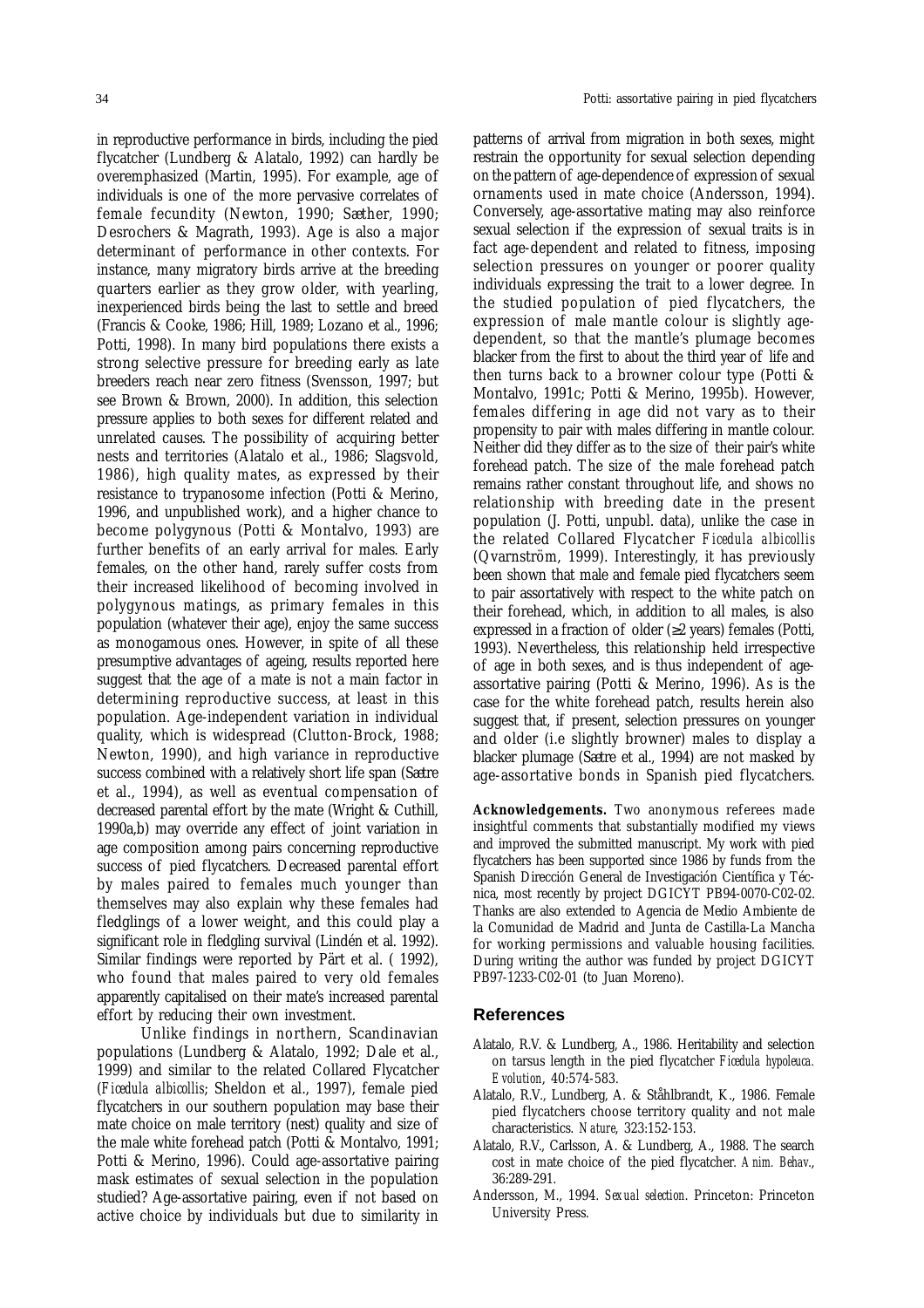- Berndt, R. & Sternberg, H., 1971. Paarbildung und Partnelalter beim Trauerschnäpper (*Ficedula hypoleuca). Vogelwarte*, 26. 136-142.
- Bradley, J.S., Wooller, R.D. & Skira, I.J., 1995. The relationship of pair-bond formation and duration to reproductive success in short-tailed shearwaters *Puffinus tenuirostris. J. Anim. Ecol*., 64: 31-38.
- Brown, C.R. & Brown, M.B., 2000. Weather-mediated natural selection on arrival time in cliff swallows (*Petrochelidon pyrrhonota*). *Behav. Ecol. Sociobiol*., 47: 339-345.
- Cezilly, F., Boy, V., Tourenq, C.J. & Johnson, A.R., 1997. Age-assortative pairing in the greater flamingo *Phoenicopterus ruber roseus. Ibis*, 139: 331-336.
- Cooke, F., Rockwell, R.F. & Lank, D.B., 1995. *The Snow Geese at La Pérouse Bay*. Oxford: Oxford University Press.
- Dale, S. & Slagsvold, T., 1996. Mate choice on multiple cues, decision rules and sampling strategies in female pied flycatchers. *Behaviour*, 133: 903-944.
- Dale, S., Slagsvold, T., Lampe, H.M. & Sætre, G.-P., 1999. Population divergence in sexual ornaments: the white forehead patch of Norwegian pied flycatchers is small and unsexy. *Evolution*, 53: 1235B1246.
- Desrochers, A. & Magrath, R.D., 1993. Age-specific fecundity in European Blackbirds (*Turdus merula*): individual and population trends. *Auk*, 110:255-263.
- Francis, C. M., & Cooke, F., 1986. Differential timing of spring migration in wood warblers. *Auk*, 103:548-556.
- Gibson, R.M. & Langen, T.A., 1996. How do animals choose their mates? *Trends Ecol. Evol.*, 11: 468-470.
- Harvey, P.H., Greenwood, P.J. & Campbell, B., 1984. Timing of laying by the pied flycatcher in relation to age of male and female parent. *Bird Study*, 31: 57-60.
- Hill, G. E., 1989. Late spring arrival and dull nuptial plumage: aggression avoidance by yearling males? *Anim. Behav*., 37:665-673.
- Hund, K. & Prinzinger, R., 1985. Die Bedeutung des Lebensalters für brutbiologische Parameter der Mehlschwabe (*Delichon urbica*). *J. Orn*., 126: 15-28.
- Karlsson, L., Persson, K. & Walinder, G., 1986. Ageing and sexing in pied flycatchers *Ficedula hypoleuca* (In Swedish, with English summary). *Vår Fågelvärld*, 45:131-146.
- Lindén, M., Gustafsson, L. & Pärt, T., 1992. Selection on fledging mass in the collared flycatcher and the great tit. *Ecology* 73:336-343.
- Lozano, G. A., Perreault, S. & Lemon, R.E., 1996. Age, arrival date and reproductive success of male American Redstarts *Setophaga ruticilla*. *J. Avian Biol*., 27:164-170.
- Lundberg, A. & Alatalo, R.V., 1992. *The pied flycatcher*. London: T & A. D. Poyser.
- Martin, K., 1995. Patterns and mechanisms for age-dependent reproduction and survival in birds. *Amer. Zool*., 35: 340- 348.
- Møller, A.P., 1994a. *Sexual selection and the barn swallow*. Oxford: Oxford Univ. Press.
- Møller, A.P., 1994b. Repeatability of mate choice in a monogamous swallow. *Anim. Behav*., 47: 643-648.
- Montalvo, S. & Potti, J., 1992. Breeding dispersal in Spanish pied flycatchers *Ficedula hypoleuca. Ornis Scand*., 23: 491- 498.
- Moreno, J., Merino, S., Potti, J., de León, A. & Rodríguez, R., 1999. Maternal energy expenditure does not change with flight costs or food availability in the pied flycatcher (*Ficedula hypoleuca*): costs and benefits for nestlings. *Behav. Ecol. Sociobiol*., 46: 244-251.
- Pärt, T., Gustafsson, L. & Moreno, J., 1992. Terminal

investment and a sexual conflict in the collared flycatcher (*Ficedula albicollis*). *Am. Nat*., 140:868-882.

- Potti, J., 1993. A male trait expressed in female pied flycatchers *Ficedula hypoleuca*: the white forehead patch. *Anim. Behav*., 45:1245-1247.
- Potti, J., 1998. Arrival time from spring migration in male pied flycatchers *Ficedula hypoleuca*: individual consistency and familial resemblance. *Condor*, 100: 702-708.
- Potti, J., 1999a. Maternal effects and the pervasive effect of nestling history on egg size in a passerine bird. *Evolution*, 53: 302-308.
- Potti, J., 1999b. From mating to laying: genetic and environmental variation in mating dates and prelaying periods of female pied flycatchers *Ficedula hypoleuca. Ann. Zool. Fenn*., 36: 187-194.
- Potti, J. & Merino, S., 1995a. Female mass losses are related to male age and body condition in the pied flycatcher *Ficedula hypoleuca. Ardeola*, 42:173-181.
- Potti, J. & Merino, S., 1995b. Some male pied flycatchers *Ficedula hypoleuca* in Iberia become collared with age. *Ibis*, 137: 405-409.
- Potti, J. & Merino, S., 1996. Decreased levels of blood trypanosome infection correlate with female expression of a male secondary sexual trait: implications for sexual selection. *Proc. R. Soc. Lond. B*, 263:1199-1204.
- Potti, J. & Montalvo, S., 1991a. Male arrival and female mate choice in pied flycatchers *Ficedula hypoleuca* in central Spain. *Ornis Scand*., 22: 45-54.
- Potti, J. & Montalvo, S., 1991b. Return rate, age at first breeding and natal dispersal of pied flycatchers *Ficedula hypoleuca* in Central Spain. *Ardea*, 79: 419-428.
- Potti, J. & Montalvo, S., 1991c. Male colour variation in Spanish pied flycatchers *Ficedula hypoleuca*. *Ibis*, 133: 293- 299.
- Potti, J. & Montalvo, S., 1993. Polygyny in Spanish pied flycatchers *Ficedula hypoleuca. Bird Study*, 40: 31-37.
- Qvarnström, A., 1999. Genotype-by-environment interactions in the determination of the size of a secondary sexual character in the collared flycatcher (*Ficedula albicollis*). *Evolution*, 53: 1654-1572.
- Røskaft, E. & Järvi, T., 1983. Male plumage colour and mate choice of female pied flycatchers *Ficedula hypoleuca. Ibis*, 125: 396-400.
- Ryan, M.J. 1997. Sexual selection and mate choice. In: *Behavioural ecology. An evolutionary approach*: 179-202 (Krebs, J.R & Davies, N.B., Eds.). Oxford: Blackwell Scientific Publications.
- Sanz, J.J. & Moreno, J., 2000. Delayed senescence in a southern population of the pied flycatcher (*Ficedula hypoleuca*). *Écoscience*, 7: 25-31.
- Sheldon, B.C., Merilä, J., Qvarnström, A., Gustafsson, L, & Ellegren, H., 1997. Paternal genetic contribution to offspring condition predicted by size of male secondary sexual character. *Proc. R. Soc. Lond. B*., 264: 297-302.
- Slagsvold, T., 1986. Nest settlement by the pied flycatcher. Does the female choose her mate for the quality of his house or himself? *Ornis Scand*., 17: 210-220.
- Slagsvold, T., & Drevon, T. 1999. Female pied flycatchers trade between male quality and mating status in mate choice. *Proc. Roy. Soc. Lond. B*, 266: 917-921.
- Slagsvold, T., Stenmark, G. & Breiehagen, T., 1988. On the cost of searching for a mate in female pied flycatchers *Ficedula hypoleuca. Anim. Behav*., 36: 433-442.
- Svensson, E., 1997. Natural selection on avian breeding time: causality, fecundity-dependent, and fecundity-independent